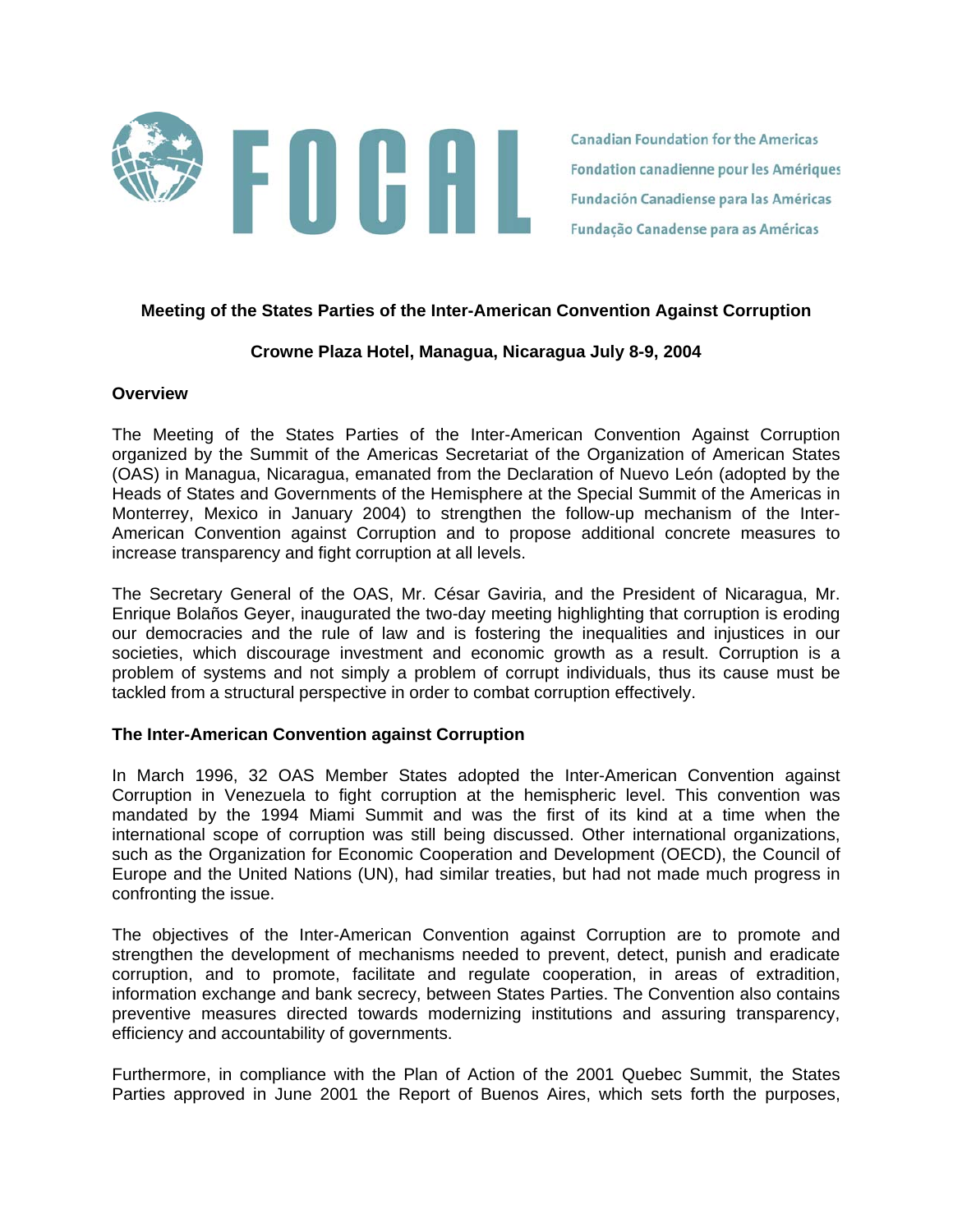principles and basic provisions on the organization and functioning of a mechanism for follow-up on the implementation of the Inter-American Convention Against Corruption (MESICIC). The main objectives of the MESICIC include promoting the implementation of the Convention and contributing to the achievement of its objectives; strengthening cooperation between States Parties, through reciprocal analysis of the implementation of the Convention, and making recommendations in relation to areas that need improvement.

# **The Fight Against Corruption in the Agenda of the Summits of the Americas**

Within the framework of the OAS, the fight against corruption has been brought to a hemispheric level, where governments, the private sector, civil society and the international community all play an important role. The Inter-American Convention Against Corruption was the first step towards addressing this problem in a collective manner and ensuing Summit Plans of Actions have demonstrated the OAS' commitment to the fight against corruption. For instance, at the 1998 Santiago Summit concrete measures were adopted to prevent the illicit funding of electoral campaigns and the 2001 Quebec Summit called for increased government transparency, the creation of a follow-up mechanism for the implementation of the Convention and the participation of civil society in the fight against corruption.

In 2003, under the Declaration on Security in the Americas, corruption was recognized from a multidimensional perspective as a new threat to the security of States. It undermines public trust of institutions and causes grave economic damage, impairs stability, erodes the rule of law and weakens governmental capacity to respond to other threats to security. Member States agreed under the Declaration on Security to strengthen the Mechanism for Follow-up on the Implementation of the Inter-American Convention Against Corruption (MESICIC). As well, under the United Nations Convention against Corruption (also known as the Mérida Convention), corruption was no longer perceived as a local matter, but a transnational phenomenon that affects all societies and economies, making international cooperation essential to preventing and controlling it. Similarly, the Declaration of Nuevo León (January 2004) and the most recent Declaration of Quito on Social Development, Democracy and the Impact of Corruption (June 2004) highlight and promote the Inter-American Convention Against Corruption and the MESICIC as the most important inter-American legal instruments for fighting corruption and call upon heads of States and governments to increase cooperation within the framework of the Convention and to determine concrete measures to strengthen the follow-up mechanism.

In terms of concrete actions, the OAS has, thus far, assisted States in the adaptation of their criminal legislation in order to implement the Convention; has developed a model legislation and a pilot project in Central America on preventive measures that include, among others, the right to information and mechanisms for the participation of civil society; has created an electronic information exchange network and supports the network of mutual legal assistance in criminal matters created within the framework of the Meetings of Ministers of Justice and Attorney Generals. At the state level, State Parties have begun participating in the analysis of their implementation of the Convention; have elaborated preliminary country reports and have submitted them for review to the committee of experts.

### **The Declaration of Managua and the Plan of Action**

The projects of the Declaration of Managua and the Plan of Action on Additional Concrete Measures to Increase Transparency and Fight Corruption within the Framework of the Inter-American Convention Against Corruption, which were discussed and approved during the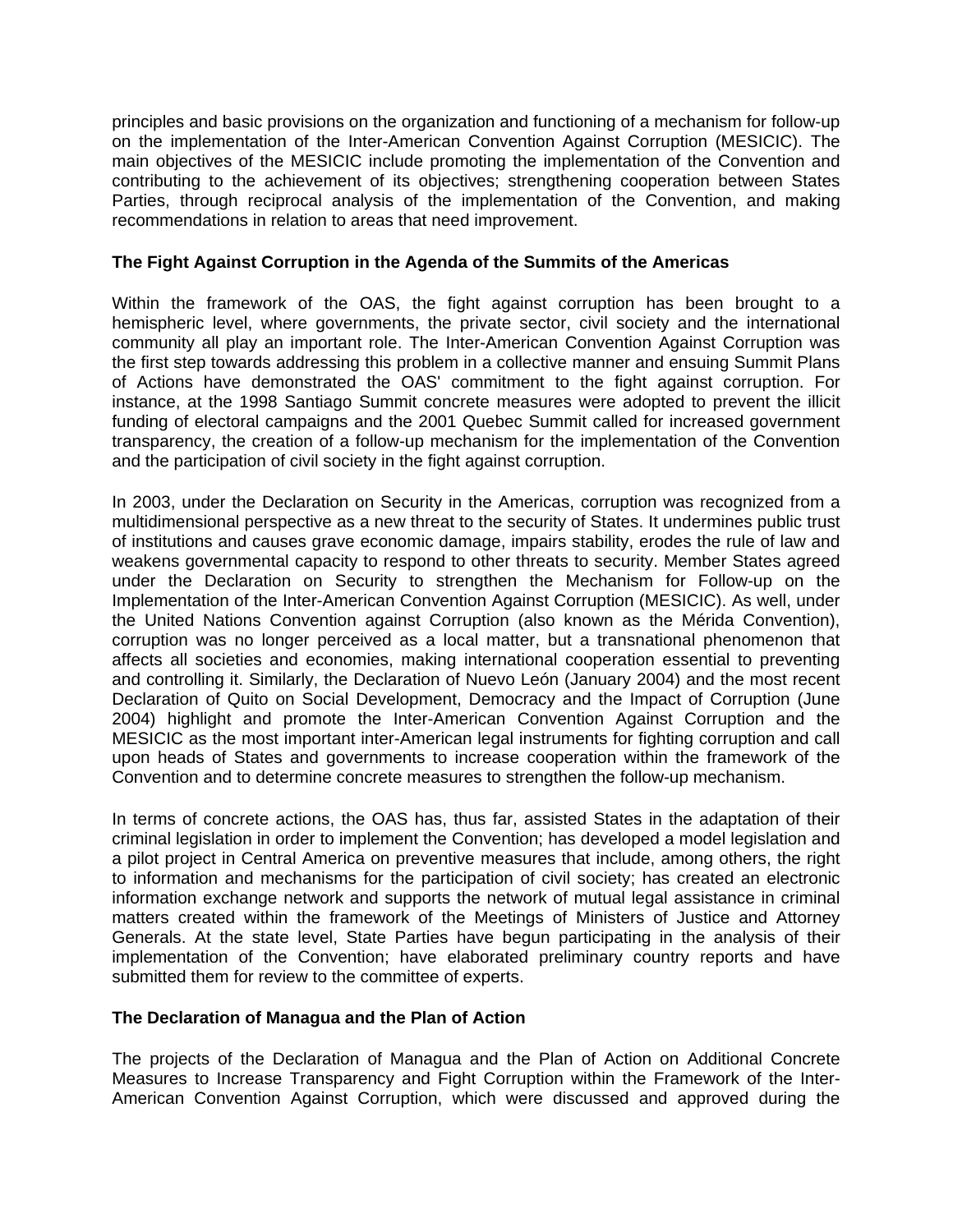meeting of States Parties in Managua, constitute a milestone in the process of cooperation between States and in the fight against corruption.

On July 9, 2004, the States Parties present at the meeting, with a noticeable absence from Caribbean States, approved the Declaration of Managua as a sign of their government's commitment to the fight against corruption and impunity. In addition the States Parties of the Inter-American Convention Against Corruption adopted the Plan of Action on Additional Concrete Measures to Increase Transparency and Fight Corruption Within the Framework of the Inter-American Convention Against Corruption, which beckons for increased cooperation in areas of extradition, bank secrecy, access to information and lessons learned; promotes an increased participation of civil society; advices States Parties, who have not done so, to ratify the Inter-American Convention Against Corruption and urges OAS Member States to sign, ratify and/or support the Mérida Convention, so that its provisions can strengthen the anti-corruption policy worldwide.

# **Civil Society Participation**

FOCAL's presence at the Meeting of States Parties of the Inter-American Convention was attributed to its long-standing work on civil society participation and Summit related issues. The participation of civil society at this meeting, however, was hardly visible. FOCAL was one of the few non-governmental organizations present, including Probidad (El Salvador), Centro Nicaragüense de Derechos Humanos (CNDH-Nicaragua), Centro Nacional de Comunicación Social (CENCOS-Mexico) and Ética y Transparencia (Nicaragua), during the two-day deliberations.

At an informal meeting with representatives of civil society and heads of delegations, the presence of civil society was greater, but not noticeable. Their main message to the delegations present (namely the United States, Canada and Nicaragua) was the need to improve access to information and government transparency, particularly in relation to national budgets. During this meeting a document entitled "Acceso a la Información, Tema Estratégico en el Combate a la Corrupción", was presented and disseminated to those in attendance. This document is part of a project on civil society participation in the Summit of the Americas coordinated by FOCAL and other civil society organizations of the region, namely PARTICIPA (Chile), the Coordinadora Regional de Investigaciones Económicas y Sociales (CRIES), FLACSO-Chile, Universidad de los Andes (Colombia) and the Red Interamericana para la Democracia (RID). The main objective of this project is to inform citizens and civil society organizations about the Summit process and the implementation (or lack there of) the commitments adopted by their heads of States.

The general consensus at this informal meeting was that civil society organizations need to get involved and take responsible actions in order to contribute to a culture of transparency, good governance and democratic values.

### **What's next?**

It was announced by the Summit of the Americas Secretariat that the next Summit will take place in Argentina during the first week of November 2005, during which the Plan of Action on Additional Concrete Measures to Increase Transparency and Fight Corruption Within the Framework of the Inter-American Convention Against Corruption will be presented as well as an update on the implementation of the Convention by States Parties.